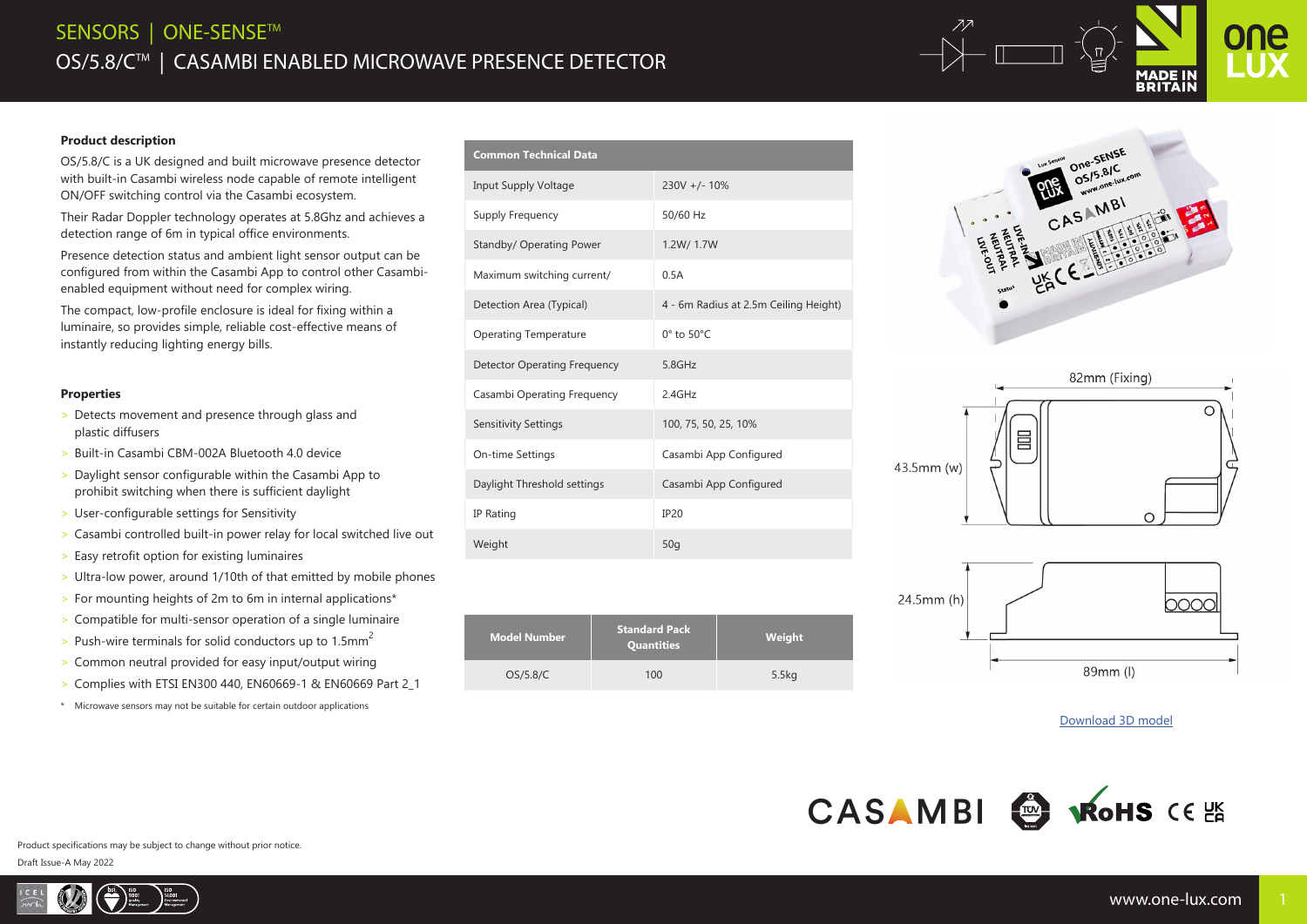

### TECHNICAL INFORMATION - FEATURES

#### **Movement Sensor**

The OS/5.8/C is designed for installation at a height of 1-6m in with a suggested mounting height of 1-1.8m (wall mounting) and 2.5-6m (ceiling mounting). The sensitivity of detection can be reduced from 100% down to 10% with the user selectable DIP switches. Typical detection patterns are illustrated below, but please note many factors can affect the level of detection, such as speed of walking, amount of arm movement etc. Microwaves cannot pass through metal or brick walls thicker than 20cm. They will pass through thinner walls but there will be some attenuation.

Installation inside a glass or plastic housing will result in a reduction of sensitivity. Expect a reduction of approximately 20% for every 3mm of thickness.

#### **Light Sensor**

An internal light sensor is located near the supply terminal block and can transmit information to the Casambi App where the level can be calibrated for use in the lighting scheme as required.

The sensor should be positioned so facing the ambient light to be measured.

#### **Status Indicator**

An LED status indicator illuminates red for power on/ detecting and green when movement is detected.



## Wall Mounted



## **Ceiling Mounted**



## Sensitivity Settings